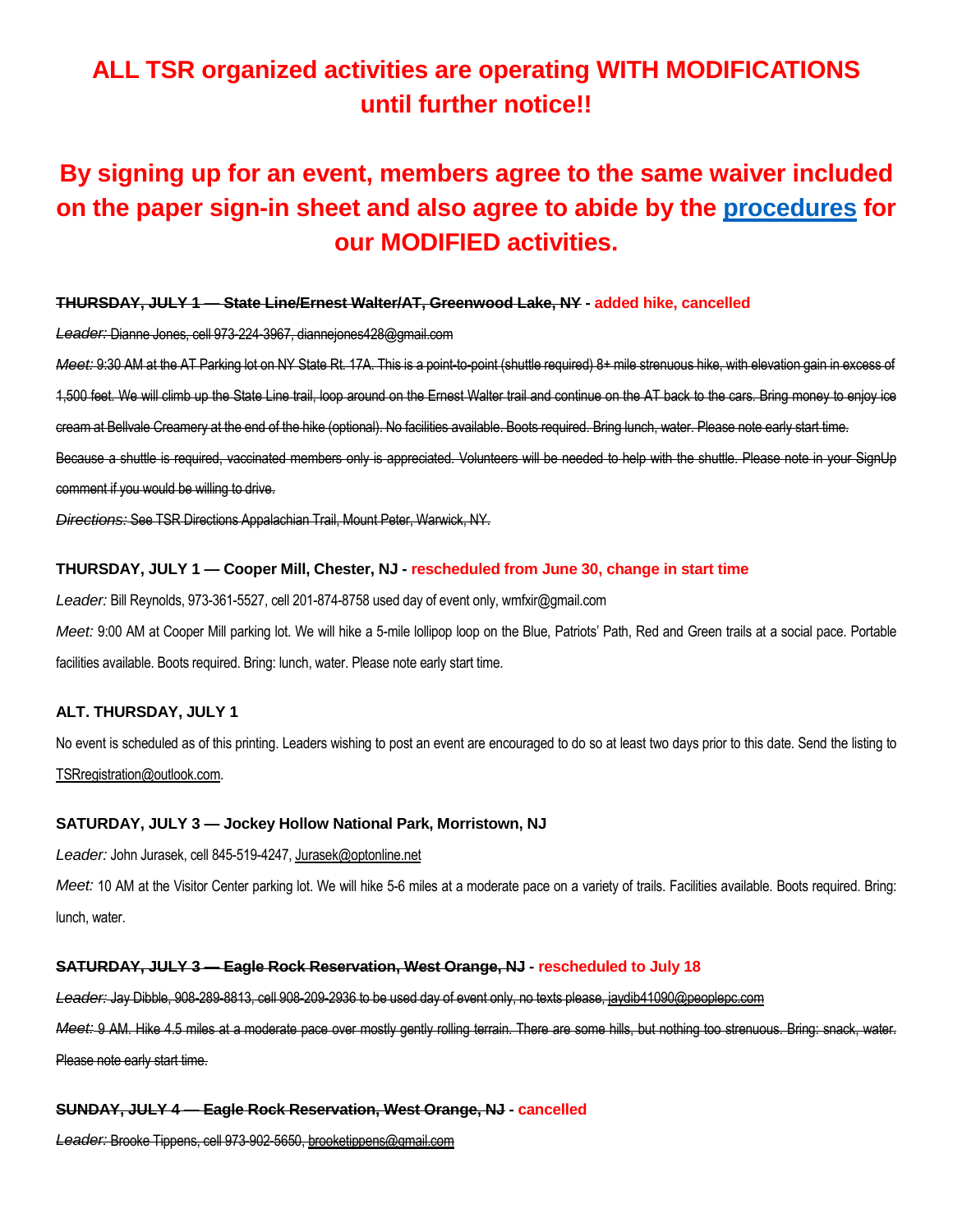*Meet:* 10 AM. A 4.5-mile hike through the Eagle Rock Reservation. Good for beginners. Great views and time for taking photos. Portable facilities available.

Boots required. Bring: snack, water, bug spray.

# **MONDAY, JULY 5 — D & R Canal State Park, South Bound Brook, NJ**

*Leader:* Sue Bennett, cell 732-735-8895, jerseyhyker@yahoo.com

*Meet:* 9 AM. We will trek at a social pace from D&R Canal Lock #11 in South Bound Brook to Five Mile Lock in Somerset and back. About 3.5 miles. Bring: snack, water. Please note early start time.

*Directions:* From I-287 take Exit 12 for Weston Canal Rd. toward Manville/S. Bound Brook. Turn right on Weston Canal (toward South Bound Brook) and go about 0.8 miles. Parking lot is on the left.

## **TUESDAY, JULY 6 — Pyramid Mountain, Kinnelon, NJ**

*Leader:* Dianne Jones, cell 973-224-3967, diannejones428@gmail.com

Meet: 9:00 AM at Kincaid parking lot. A 6-mile moderate hike on the Kincaid Trail to Bear Rock, yellow trail to an overlook for a snack break before returning. No facilities available. Boots required. Bring: snack, water. Please note early start time.

# **WEDNESDAY, JULY 7 — Jonathan Woods, Denville, NJ - added hike, change in start time**

*Leader:* Bill Reynolds, 973-361-5527, cell 201-874-8758 used day of event only, wmfxir@gmail.com

*Meet:* 9:00 AM. 5- to 6-mile hike on various trails at a social pace with some hills. No facilities available. Boots required and poles recommended. Bring: lunch, water.

# **THURSDAY, JULY 8 — Appalachian Trail Series Hike #15, Wallkill River National Wildlife Refuge, Pine Island, NY change in start time, meeting location, cancelled**

*Leader:* Alan Breach, cell 973-600-3846, abreach@ptd.net, Joyce Breach, cell 845-545-7754, jbreach@ptd.net *Meet:* 9:30 AM. This is an out-and-back hike of approx. 8.0 miles with 800' of elevation gain. Moderate to strenuous trail starts flat on Liberty Loop/AT Trail then steep to Pochuck Mt. No facilities available. Bring: lunch, water, bug spray. Please note early start time. *Directions:* From Rt. 23N in Sussex, turn right (at Baptist Church) onto 284 N; go about 7 miles. Turn right onto State Line Road (at gas station and deli). Look for parking lot on left just past bridge. Winding Waters Trail State Line Road Westtown, NY on Google Maps.

# **ALT. THURSDAY, JULY 8 — Bald Pate Mountain, Titusville, NJ - added hike**

*Leader:* Gordon Thomas, cell 609-977-0267, thomasg@njit.edu

*Meet:* 9:00 AM. Approx 6 mi. and 600' elevation. No streams; good views. Bring snack, water, bug spray. Please note early start time.

*Directions:* Parking Lot on Fiddler's Creek Rd access to Ted Stiles Preserve, Titusville, NJ (GPS 40°19'06.1"N 74°53'25.6"W).

# **FRIDAY, JULY 9 — Pompton Lake, Pompton Lakes, NJ - added paddle, rescheduled to July 15**

## *Leader:* Diane Willer, cell 973-713-3066, dwiller34@gmail.com

*Meet:* 10 AM at the Potash Lake Recreation Area boat launch on West Oakland Ave, Oakland (GPS 41°01.442' N, 74°15.505' W). We will explore the coves and enjoy the wildlife, as we hug the shoreline of this pretty lake, in the shadow of the Ramapo Mountains. Bring: lunch, water. You MUST PRE-REGISTER with the leader by the day before the event. See Paddling General Instructions; a personal flotation device MUST BE WORN.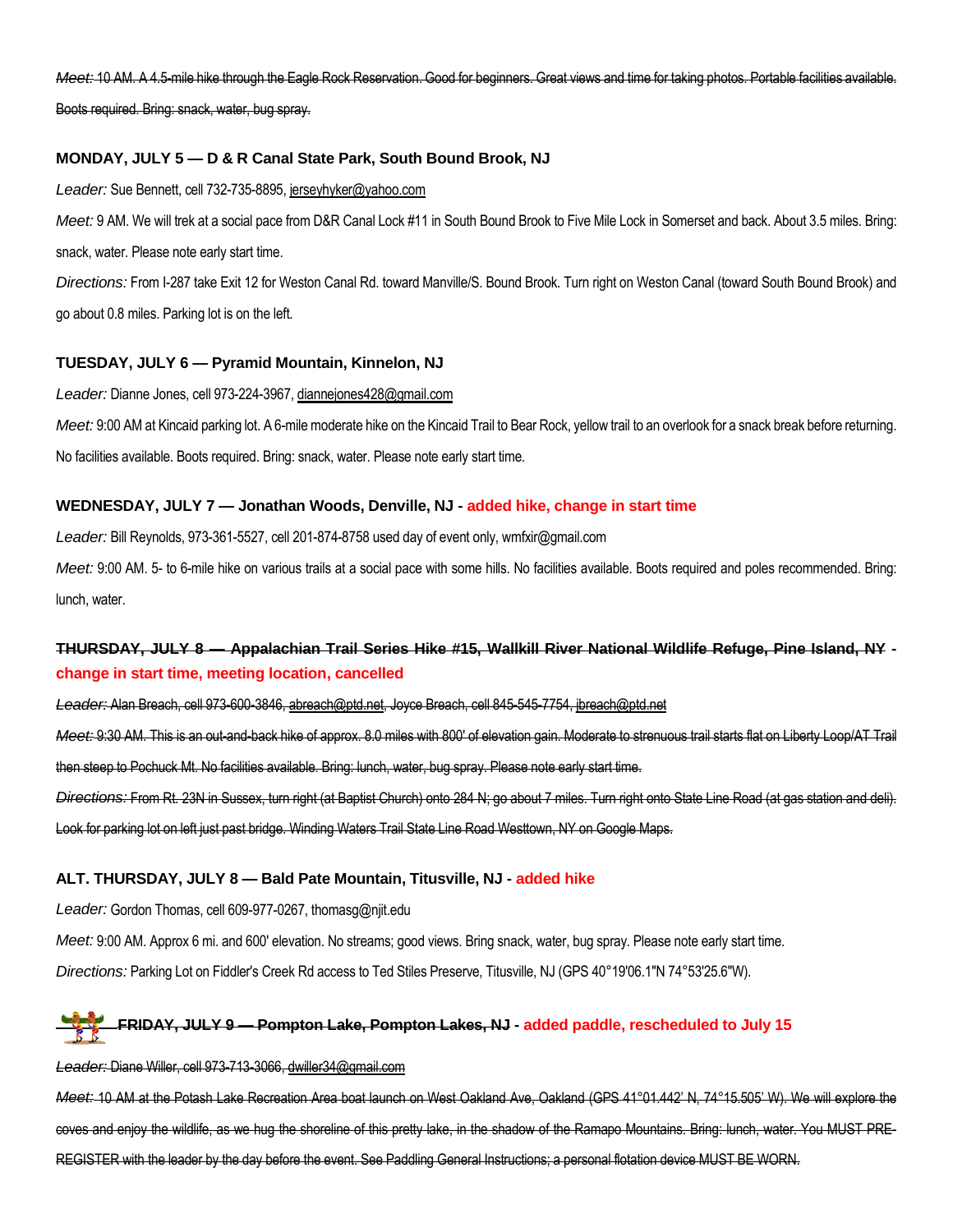*Directions:* From I-287 N, take Exit 57 towards Skyline Drive/Ringwood. In 0.5 mile turn right onto West Oakland Avenue, go 0.4 mile to the parking lot on the left.

## **SATURDAY, JULY 10 — TSR ANNUAL PICNIC AND FUN HIKES**

Join us today at Lewis Morris Park for a day of hiking, food, and camaraderie! Please note that we will follow the CDC guidelines regarding Covid-19 which are in effect at the time, and all the food and water will be supplied by the club. Two hikes are scheduled prior to the picnic to work up our appetites. Hikers must carry water and their emergency card.

Hike #1: John Jurasek

*Meet:* 10 AM at the Sunrise Lake parking lot. Hike 4 miles at a moderate pace on a variety of trails to be back in time for the picnic. Facilities available; boots required. Bring water.

Hike #2: Stan and Bev Kaltnecker

*Meet:* 10:15 AM at the Sunrise Lake parking lot. We will do an easy hike along the Whippany River or within Lewis Morris Park for about 1-1.5 hrs. Facilities available. Boots required. Bring water.

Swap Table: Bring hiking clothing or equipment in good condition to pass on to fellow hikers.

Note: If your items are not taken, you must take them back home with you.

Helpers are needed at the Gazebo by 8:45 AM to set up for the picnic. Helpers are needed for clean-up after the picnic. If you can help or have questions about the day, please email hikerdood@yahoo.com or call 973-261-4745. In the event of a forced cancellation due to extreme weather, notification will be posted on the TSR website by 8 PM the evening before.

### **SUNDAY, JULY 11 — Mahlon Dickerson Reservation, Jefferson, NJ**

*Leader:* Jay Dibble, 908-289-8813, cell 908-209-2936 to be used day of event only, no texts please, jaydib41090@peoplepc.com

*Meet:* 9 AM at Saffin Pond parking area. 6 miles at a moderate pace over mostly gently, rolling terrain. Boots required. Bring: snack, water, bug spray, sunscreen. Please note early start time.

### **MONDAY, JULY 12 — Mountain Valley Park, Mendham Borough, NJ - change in hike**

*Leader:* Stan and Bev Kaltnecker, cell 201-602-4074, kaltnecs1@aol.com

Meet: 9:30 AM for an 1.5 hour walk along Patriots Path from Mountain Avenue to Pitney Rd in a wooded area. No facilities available. No limit on participants. Bring water. Please note early start time.

*Directions:* Take Rt. 24 out of Morristown towards Mendham Borough. At the center of Mendham, turn right at the traffic light (Black Horse Inn) and proceed down Mountain Ave. one mile to Mountain Valley Park (72 Mountain Avenue) and parking lot on right. Hike starts at parking lot.

### **TUESDAY, JULY 13 — Black Rock Mountain, Harriman State Park, NY**

*Leader:* Dianne Jones, cell 973-224-3967, diannejones428@gmail.com

*Meet:* 9 AM at the trailhead of the White Bar trail on Route 106. We will hike about 6 miles with views from Black Rock Mt. and the Lichen Trail. There's an initial steep climb from the Nurian to the R-D. We'll enjoy a snack overlooking Island Pond. Enjoy trail blueberries if in season. No facilities available. Boots required. Bring: snack, water. Please note early start time.

*Directions:* From the exit for Sloatsburg on the NY Thruway, take Rt. 17 north for 7.3 miles to a traffic light for routes 17A and 106 (left turn). At the top of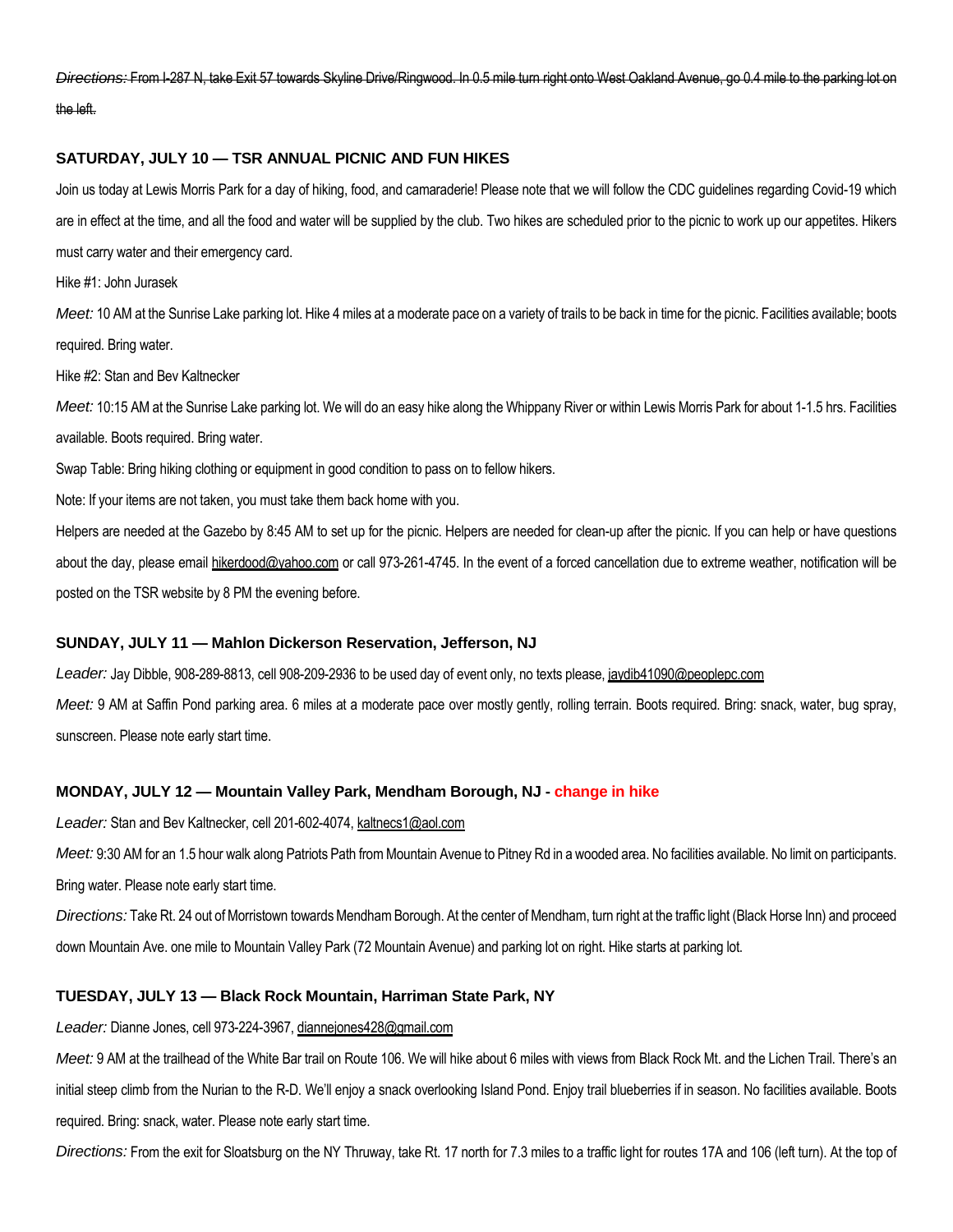the exit ramp, turn right and drive about 2.3 miles to the trailhead.

## **TUESDAY, JULY 13 — Hartshorne Woods, Atlantic Highlands, NJ - added hike**

*Leader:* Louis Thompson, 732-577-9413, cell 732-239-1012 to be used day of event only, ltpt1@yahoo.com *Meet:* 9 AM at the Rocky Point parking lot. This will be a 6 to 7 mile hike at a moderate pace, through some pretty forest on the Rocky Point, Grand Tour, and Laurel Ridge trail. We will also pass by an historic gun battery, the Navesink River, and views of the Atlantic Ocean. Stay and enjoy the shore after the hike. Facilities available. Boots required. Bring: lunch, water. Please note early start time.

## **WEDNESDAY, JULY 14 — Manasquan Reservoir Loop, Howell Twp., NJ**

*Leader:* Lynn Tucholke, cell 908-938-8645 to be used day of event only, lynnt2@mac.com

*Meet:* 9 AM at Manasquan Reservoir Environmental Center Parking Lot. This is a flat, 5-mile walk on a dirt and gravel path around the Manasquan Reservoir with scenic views. Facilities available. Bring: snack, water, bug spray, sunscreen. Please note early start time.

*Directions:* Address: 331 Georgia Tavern Road, Howell Twp., NJ. GPS: 40.1779, -74.2187. From I-195, take Exit 28B to Route 9, northbound. Make a right at first traffic signal onto Georgia Tavern Road. Environmental Center entrance will be on the right before the reservoir causeway (turn right at Hankel Lane; then parking lot is on your left.)

## **THURSDAY, JULY 15 — Norvin Green State Forest, Ringwood, NJ**

### *Leader:* Dianne Jones, cell 973-224-3967, diannejones428@gmail.com

*Meet:* 9 AM at the New Weis Center parking lot. This will be a strenuous 8-mile hike with significant climbs with views. We will take the Mine and Wyanokie Trails to Wyanokie High Point. We'll proceed to the Will Monroe Loop, returning on the Otter Hole trail. Note cell phone service is very poor at trailhead. No facilities available. Boots required. Bring: lunch, water. Please note early start time.

# **THURSDAY, JULY 15— Pompton Lake, Pompton Lakes, NJ - added paddle, rescheduled from July 9**

## *Leader:* Diane Willer, cell 973-713-3066, dwiller34@gmail.com

*Meet:* 10 AM at the Potash Lake Recreation Area boat launch on West Oakland Ave, Oakland (GPS 41°01.442' N, 74°15.505' W). We will explore the coves and enjoy the wildlife, as we hug the shoreline of this pretty lake, in the shadow of the Ramapo Mountains. Bring: lunch, water. You MUST PRE-REGISTER with the leader by the day before the event. See Paddling General Instructions; a personal flotation device MUST BE WORN.

*Directions:* From I-287 N, take Exit 57 towards Skyline Drive/Ringwood. In 0.5 mile turn right onto West Oakland Avenue, go 0.4 mile to the parking lot on the left.

## **ALT. THURSDAY, JULY 15**

No event is scheduled as of this printing. Leaders wishing to post an event are encouraged to do so at least two days prior to this date. Send the listing to TSRregistration@outlook.com.

# **FRIDAY, JULY 16 — D&R Canal Towpath - Frenchtown Loop, Frenchtown, NJ**

Leader: Jean Fletcher, 973-285-5263, cell 973-452-1567 to be used day of event only, *jrfletc@optonline.net* 

*Meet:* 10 AM. We will cycle along the Delaware River on the former towpaths of the D&R canal. Lunch at Bulls Island, approx. 9 miles downriver, with option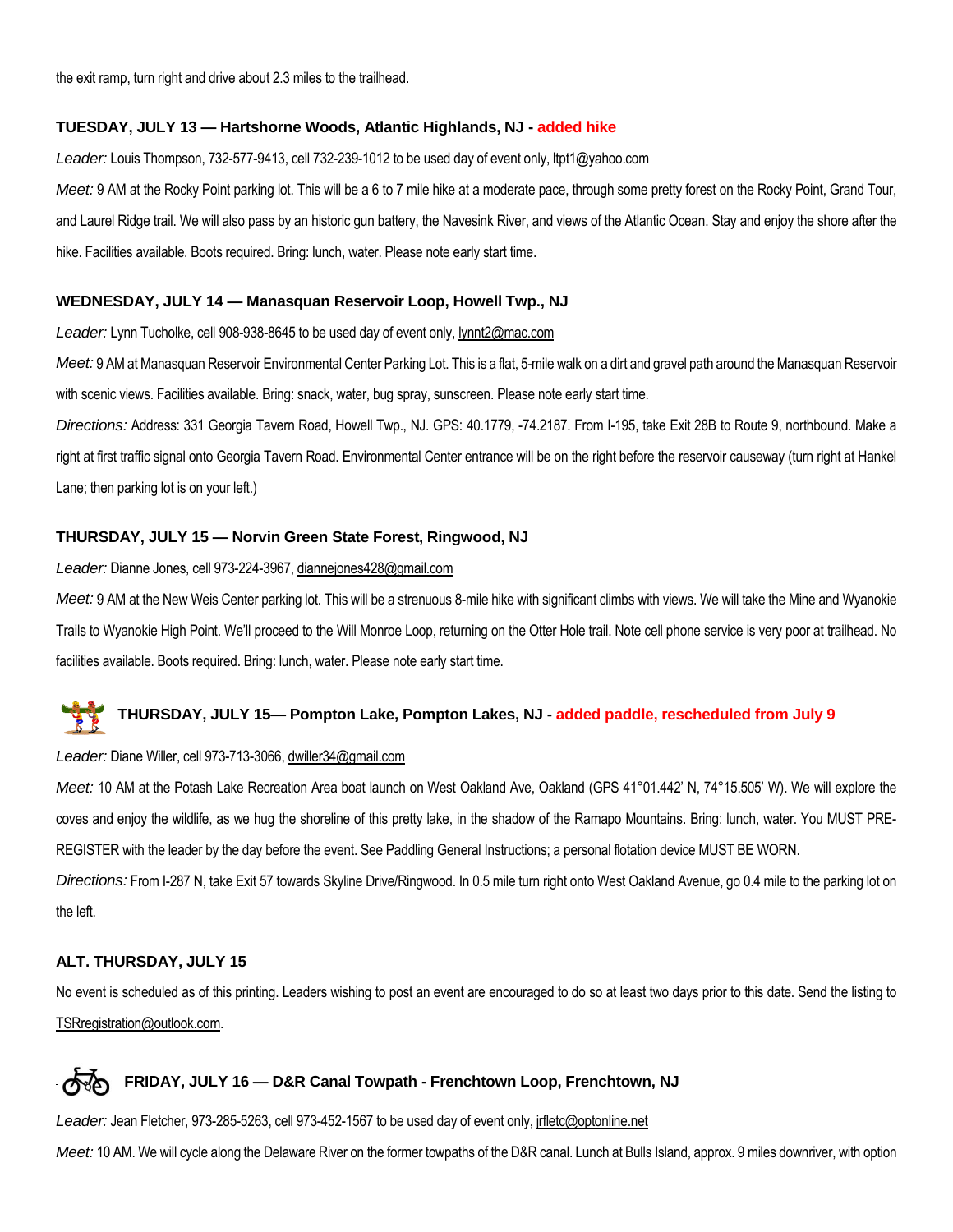to go further south to Stockton. HYBRID TIRES or better. Arrive early as parking fills quickly. Rain cancels. Bring: lunch, water, money. You MUST PRE-REGISTER with the leader by the day before the event. A helmet MUST BE WORN.

*Directions:* Take I-78 West to Exit 15, Clinton. Left on 513 into Frenchtown to the bridge and parking lot.

# **SATURDAY, JULY 17 — Silas Condict Park, Kinnelon, NJ**

*Leader:* Charlie Stepnowski, cell 862-200-3956

*Meet:* 10 AM. Hike on leader's choice of trails. About 4 miles, 2 hours. Portions of hike are rugged with lots of ups and downs. Not recommended for beginners. Steady rain cancels. Boots required. Bring: snack, water.

*Directions:* Drive up steep winding road to last parking lot as far as you can go.

# **SUNDAY, JULY 18 — Apshawa Preserve, West Milford, NJ**

*Leader:* Bill LaChance, cell 973-216-8748, bill@wjladvisors.com

*Meet:* 9 AM. We will do a 5-mile plus hike at a moderate pace, approx. 2 1/2 hours. Boots required. Bring: snack, water, bug spray. Please note early start time.

# **SUNDAY, JULY 18 — Eagle Rock Reservation, West Orange, NJ - rescheduled from July 3**

Leader: Jay Dibble, 908-289-8813, cell 908-209-2936 to be used day of event only, no texts please, jaydib41090@peoplepc.com

*Meet:* 9 AM. Hike 4.5 miles at a moderate pace over mostly gently rolling terrain. There are some hills, but nothing too strenuous. Bring: snack, water. Please note early start time.

# **MONDAY, JULY 19 — Tourne Park, Boonton, NJ**

*Leader:* Lorrie Vece, cell 201-970-1000 to be used day of event only, Dixonlowe@aol.com

*Meet:* 10 AM. This will be a 3.3-mile hike on the "Ogden" trail down to and around Birchwood Lake. Portable facilities available. Boots required. Bring: snack, water.

*Directions:* Meet in the second parking lot off McCaffrey Lane (East Entrance).

# **TUESDAY, JULY 20 — Palisades Interstate Park, State Line Lookout, Alpine, NJ - change in leader**

*Leader:* Margo Moss, 201-568-5325 landline/ acephoto@verizon.net

*Meet:* 10 AM at the State Line Lookout parking area off the Palisades Interstate Parkway. Hike 6-8 miles on various trails in the area at a social pace. From the parking lot descend the Forest View Trail to the river and walk along the river trail to the Alpine Boat Basin. After lunch at the boat basin, we will ascend via the Closter Dock Trail to the Long Path and return via the Long Path to the State Line Lookout. Facilities available. Boots required. Bring: lunch, water.

# **WEDNESDAY, JULY 21**

No event is scheduled as of this printing. Leaders wishing to post an event are encouraged to do so at least two days prior to this date. Send the listing to TSRregistration@outlook.com.

# **THURSDAY, JULY 22 — South Mountain Reservation, Millburn, NJ - added hike**

*Leader:* Louis Thompson, cell 732-239-1012, ltpt1@yahoo.com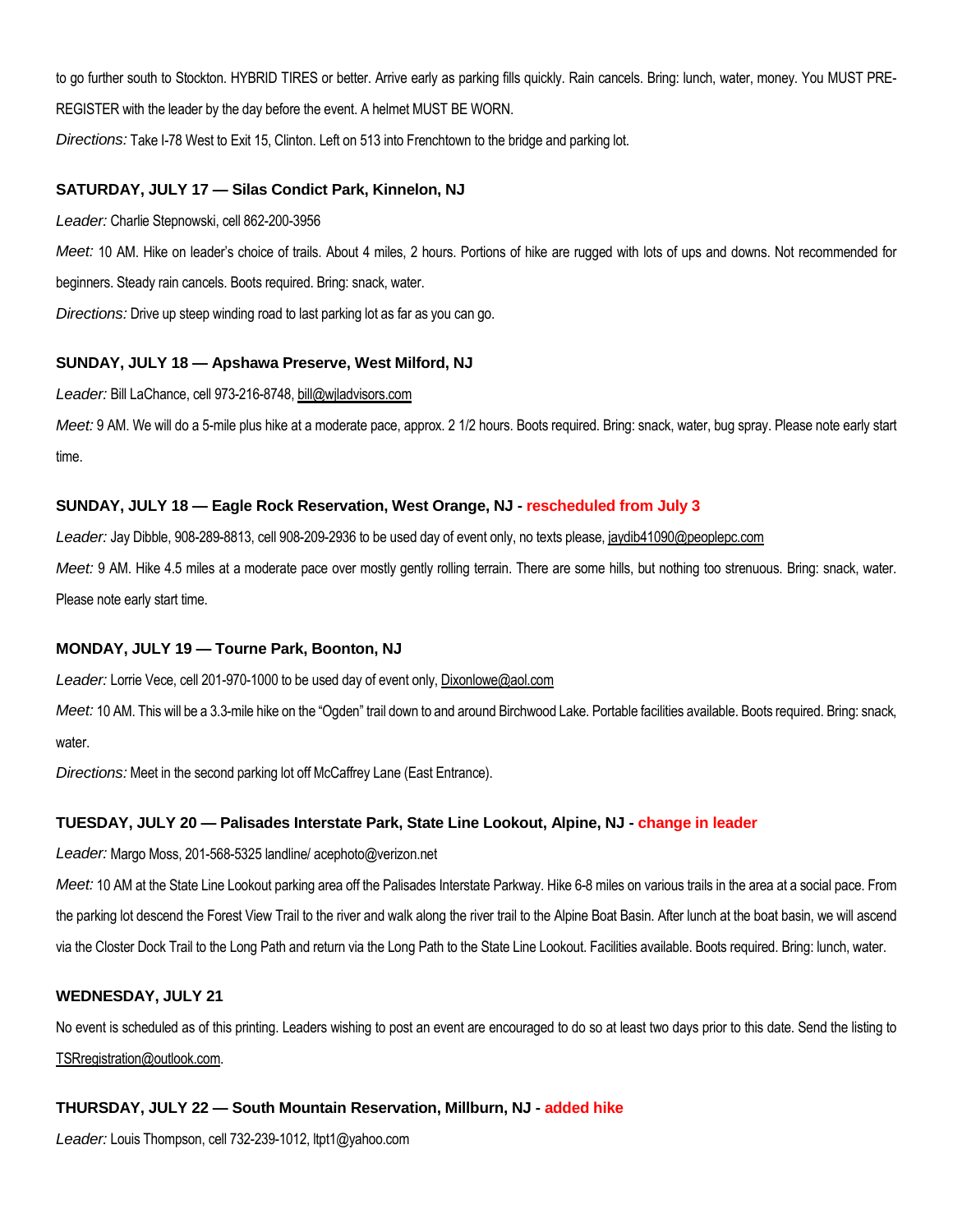*Meet:* 9:00 AM Locust Grove parking lot. 6-7 miles at a moderate pace on the Lenape trail to Hemlock Falls and return on the Rahway trail. The hike starts with a long steep uphill, but is mostly flat for the second half. Portable facilities available. Boots required. Bring: lunch, water. Please note early start time.

## **THURSDAY, JULY 22 — Lake Skannatati, Harriman State Park, NY - added hike**

*Leader:* Jay Beilis, 201 966-5482

*Meet:* 9:30 AM. 7 mile hike. Blueberries are ready to be picked, so that is what we will do. Bring lunch, extra water. Please note early start time.

## **ALT. THURSDAY, JULY 22 — Duke Farms, Hillsborough, NJ - added hike**

*Leader:* Lynn Tucholke, cell 908-938-8645 to be used day of event only, lynnt2@mac.com

Meet: 9:00 AM in front of the Duke Farms Visitors Center. This is a moderate 6-mile plus hike over paved, gravel, grass and wood-chip trails. Facilities available. Bring SNACK, sunscreen, bug spray, and water. Please note early start time.

# **FRIDAY, JULY 23 — Budd Lake, NJ - added paddle**

### *Leader:* Jean Fletcher, 973-285-5263, Cell 973-452-1567, jrfletc@optonline.net

*Meet:* 10 AM at the boat launch next to the beach. This glacial lake is one of the largest natural lakes in New Jersey. It offers a boat ramp, picnic area and restrooms. No kayak rentals available. The lake is small, though subject to high winds and once was the center of ice boat racing in NJ. We will plan the paddle accordingly. Bring: lunch, water. See Paddling General Instructions; a personal floatation device MUST BE WORN.

*Directions:* Budd Lake is located on US46, just West of Netcong. From I-80, merge onto US Highway 46/US-46 W via EXIT 26 toward Budd Lake/Hackettstown. Then go 2.36 miles. Follow Rte. 46 along the lake which will be on your left. Drive into the beach parking area on far side of the lake. Look for parking and the launch area in the rear.

### **FRIDAY, JULY 23 — Nomahegan Park, Cranford, NJ - added hike**

*Leader:* Ken Donhauser, cell 732-616-7409 to be used day of event only, kendonhauser@gmail.com

*Meet:* 10 AM. A 3-mile walk on level paved/stone trail. Perfect for beginners. Sneakers are okay. Portable facilities available. Bring water.

*Directions:* 104 Kenilworth Blvd., Cranford, NJ. Exit 138 Garden State Pkwy, take Kenilworth Blvd. [Rt 509] to Cranford 2.0 miles. Park at baseball field lot, Shane Walsh Field.

### **FRIDAY, JULY 23 — Washington Valley Park, Martinsville, NJ - added hike**

*Leader:* Lynda Goldschein, 908-347-5012, day of hike only.

*Meet:* 9:15 AM off Neumans Lane. 4 plus miles on the blue and white trails. Moderate pace. Bring water, snack, sunscreen and bug spray.

## **SATURDAY, JULY 24 — India Brook Park, Mendham, NJ - added hike**

*Leader:* Bijoy Mechery, cell 908-487-8482, bmechery@msn.com

*Meet:* 9:00 AM. This will be a 5 to 6 miles moderate hike with a 10 minutes snacks break. Please bring plenty of water; bug spray and sunscreen highly recommended. Please note early start time.

*Directions:* Use TSR # 2. Do not follow GPS as it brings you to the wrong parking lot.

### **SUNDAY, JULY 25 — Sebago Lake, Harriman State Park, NY**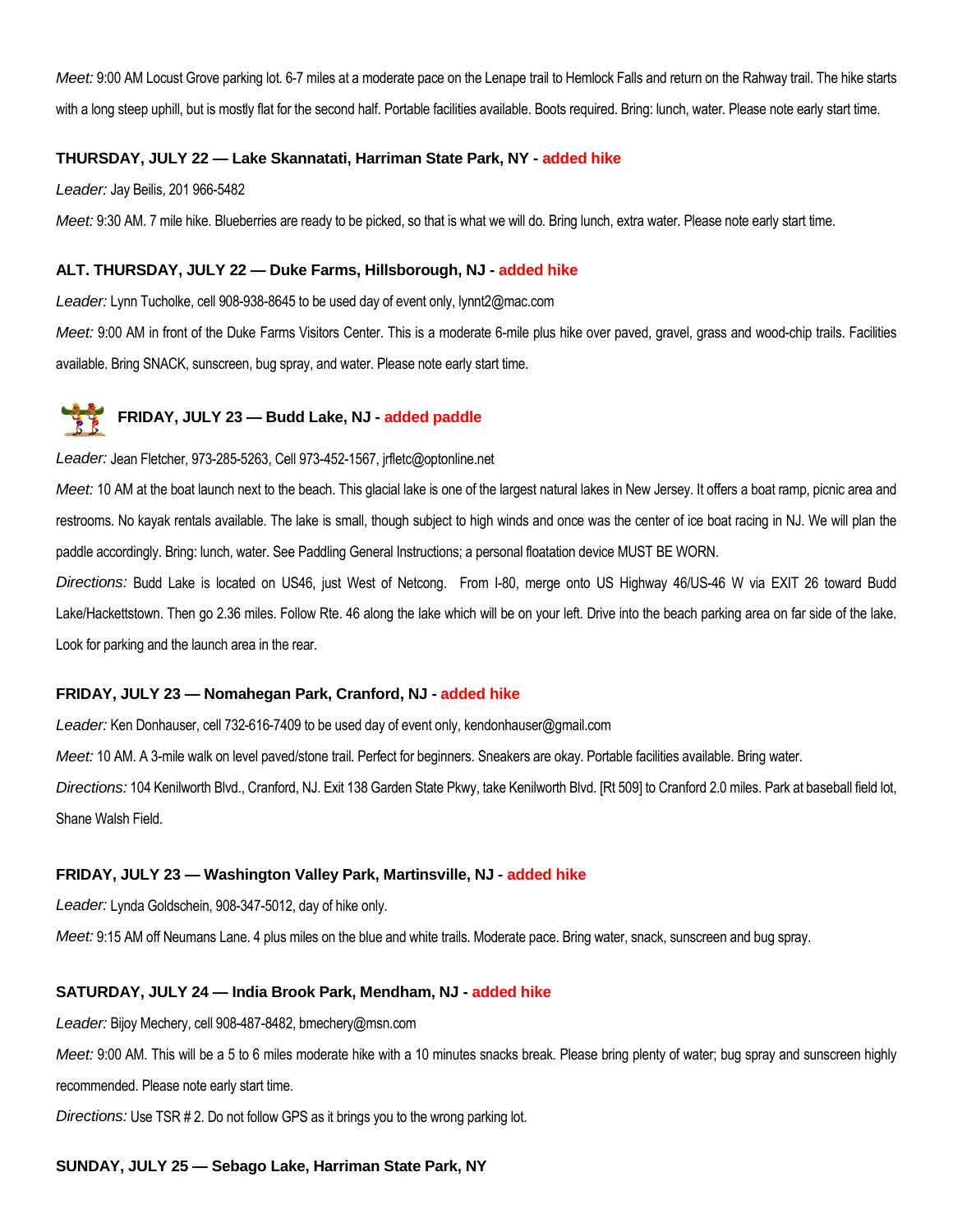*Leader:* Sheree Bennett, cell 973-932-9466 to be used day of event only

*Meet:* 9 AM at Sebago Boat Launch. Strenuous 6-mile hike with several steep ascents on leader's choice of trails. Cell service is very poor at trailhead. Portable facilities available. Boots required. Bring: lunch, water, bug spray, sunscreen. Please note early start time.

## **MONDAY, JULY 26 — Frelinghuysen Arboretum, Morris Township, NJ**

*Leader:* Kathi Caccavale, cell 973-966-7884

*Meet:* 9 AM. This will be an easy walk on wide trails on gently undulating terrain. Walk will be about 1.5 hours long. Bring water. Please note early start time. *Directions:* Meet in the parking lot nearest the mansion. The address is 353 East Hanover Avenue, Morris Township, NJ

## **TUESDAY, JULY 27 — Sourland Mountain Preserve, Hillsborough, NJ**

*Leader:* Lynn Tucholke, cell 908-938-8645 to be used day of event only, lynnt2@mac.com

*Meet:* 10 AM. This hike is a moderate 6 miles over uneven, rocky terrain. There is an approximately 400 ft climb at the beginning of the hike. Portable facilities available. Bring: lunch, water, bug spray.

## **WEDNESDAY, JULY 28 — Jefferson Lake and Sunset Branch Loop, Byram Township, NJ - added hike**

*Leader:* Bill Reynolds, 973-361-5527, cell 201-874-8758 to be used day of event only, wmfxir@gmail.com

*Meet:* 10:00 AM. A 4.4 mile lightly trafficked loop trail located near Byram Township, New Jersey that features a lake and is rated as moderate. The trail offers a number of activity options. Boots and poles suggested. Bring: Snack, Water, Bug Spray, Hat.

*Directions:* Rt 80 to exit 25, 206 North. Go 2.2 miles to the SALT Gastro Pub on the left. Park in the rear left, the trail starts in the back right hand corner of the parking lot. GPS coordinates: 40.93587 -74.72239.

### **THURSDAY, JULY 29 — Ramapo Mountain State Forest, Oakland, NJ - rescheduled to July 30**

*Leader:* Louis Thompson, cell 732-239-1012, ltpt1@yahoo.com

*Meet:* 10 AM. Lower parking lot on Skyline Drive. This will be a 7- to 8-mile hike. We will start on the blue trail, follow the yellow, red, orange, blue, and white to the castle ruins, then back to the blue, to the parking lot. No facilities available. Boots required. Bring: lunch, water.

### **ALT. THURSDAY, JULY 29 — Wildcat Ridge, Farny Area, Rockaway, NJ - rescheduled to July 30**

*Leader:* Paul Augustyniak, cell 973-219-4807, paugust586@aol.com

*Meet:* 10 AM in the Four Birds South parking lot. See TSR directions for Farny Area #1. We will hike 6.5 miles to Wildcat Ridge and Beaver Pond on various trails at a moderate pace. Not for beginners, 945' elevation gain. A few hundred feet from the start, we'll make a short stop to check out the bat cave. Lunch stop at Hawkwatch Wildcat Ridge. On the way back, we'll make a brief stop at the defunct St. Patrick's Cemetery, the site of an old mining town abandoned in the late 1800s. Steady rain cancels. No facilities available. Boots required. Bring: lunch, water.



### *Leader:* Diane Willer, cell 973-713-3066, dwiller34@gmail.com

*Meet:* 10 AM at the North Boat Launch (on Northern Beech Rd.), Monksville Reservoir, 121 Beech Rd. Hewitt, NJ (GPS 41.1423, -74.2999). Actual route of the paddle will depend on the weather and the group. Bring: lunch, water. You MUST PRE-REGISTER with the leader by the day before the event. See